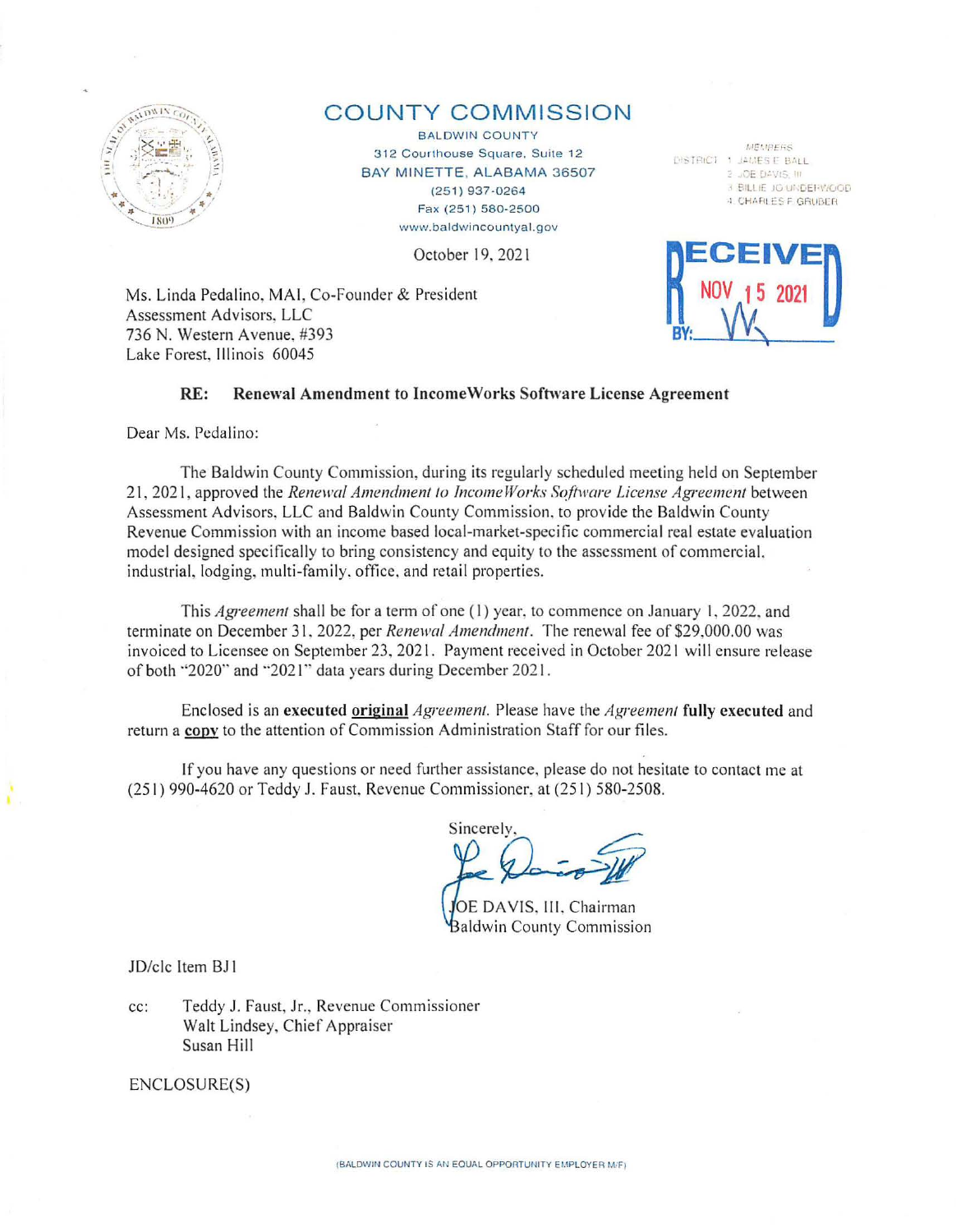

#### **RENEWAL AMENDMENT TO INCOMEWORKS SOFTWARE LICENSE AGREEME**

Assessment Advisors, LLC and Baldwin County, Alabama, by and through the Baldwin County Commission ("Licensee") hereby agree to amend Section 7 and Section Sa of the lncomeWorks Software License Agreement ("Agreement"), effective May 1, 2013, as follows:

- 1. Notwithstanding anything contrary in the Agreement, Licensee will renew the Agreement as set forth in this Amendment.
- 2. This Amendment constitutes renewal of the Agreement for a one year term, for the period of January 1, 2022 to December 31, 2022.
- 3. Data Years for this Special Renewal: lncomeWorks 2021 (results as-of October 1, 2021) and lncomeWorks 2020 (results as-of October 1, 2020).
- 4. lncomeWorks includes modeling for select Commercial, Industrial, Lodging, Multifamily, Office, and Retail properties. Along with "Property Summary" (view all inputs) and "Save Report" (save, view, print in PDF), pricing includes: Edit Basic Information & Rankings & Economic Indicators, Personal Property (multifamily and lodging), Separate Components, Compare to Cost, Obsolescence Analyzer, Tax Factor, Expense Breakdown, Discounted Cash Flow, Change, Update, Export, and MAI email consulting.
- 5. Licensee will pay Assessment Advisors a special discounted license fee for the one year renewal term set forth above, of Twenty-Nine Thousand Dollars [ \$29,000 ) detailed as follows:

| \$29,000 For the "2021 release" data year           |
|-----------------------------------------------------|
| + 29,000 For the "2020 release" data year           |
| \$58,000                                            |
| -29,000 If renewal fee is paid by December 31, 2021 |
| \$29,000                                            |
|                                                     |

- 6. The renewal fee will be invoiced to the Licensee on or around October 1, 2021 to allow time for payment processing. Assessment Advisors will commence work when payment is received. Payment received in October 2021 will ensure release of both "2020" and "2021" data years during December 2021. Upon payment arrival, lncomeWorks will be reactivated for Baldwin County, giving Authorized Users access to all previously purchased data years and all previously saved reports plus support, training, and consulting.
- 7. On the release date for lncomeWorks 2021 and lncomeWorks 2020 (during December 2021, if payment is received in October 2021) Assessment Advisors' will email notification to Licensee'sAuthorized Users.
- 8. Future renewals:
	- Beginning in 2022, Assessment Advisors will charge Licensee a Maintenance Year Fee of  $\bullet$ \$5,000 which will keep lncomeWorks accessible to users along with all features, support, training, and consulting; however, no new data will be provided as-of 10/1/22. The Maintenance Fee will be billed on or after October 1, 2022 and must be paid before December 31 , 2022 to keep lncomeWorks active.
	- In September 2023, the Base Data Year fee of \$29,000 will be charged for lncomeWorks 2023 (results as-of 10/1/23), which must be paid before December 31, 2023 to keep lncomeWorks active.
	- Future renewals will follow the same "every other year" schedule, alternating between the base data year and the maintenance year, with payments due on December 31 of the applicable year.
	- Licensee may decline to renew for any year by non-payment of the applicable fee by December 31 of the applicable year.
	- Should Licensee desire data for a Maintenance Year, the regular yearly license fee of \$29,000 will be charged with consideration to \$5,000 if paid as applicable.
- 9. No other changes are made to the License Agreement and all other terms and conditions of the License Agreement remain in full force and effect.